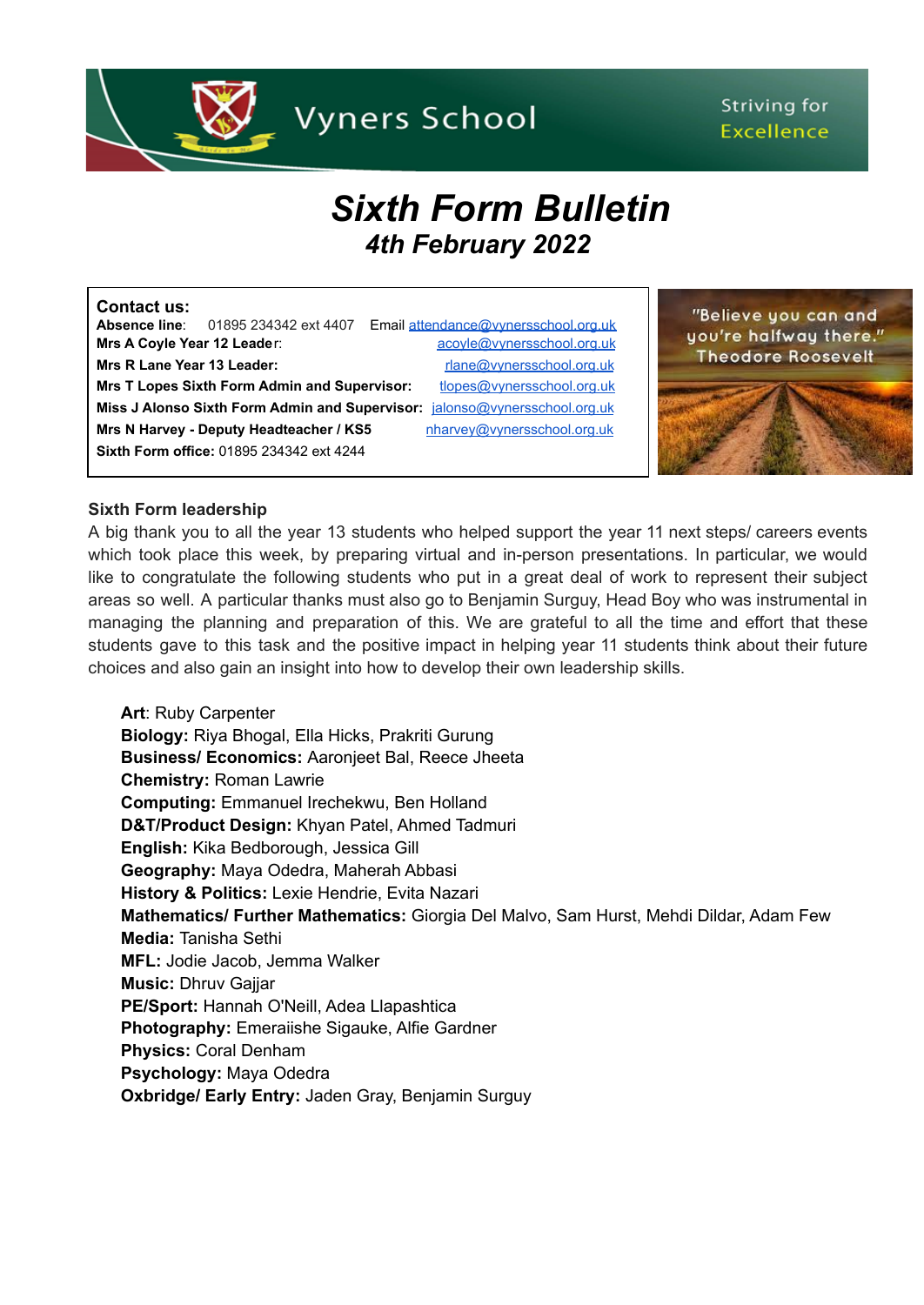# **Year 13 Progress Checks**

A paper report with an accompanying letter has been issued to students during tutorial time today. A digital version will then be uploaded to view on Edulink, our parent portal area.

We will be reviewing study leave for students who are currently allowed to leave the site after their last lesson of the day, who are under target in more than one subject, or significantly under target in one. These students will have a meeting with a member of the sixth form team to set a personal development plan. Additional supervised study sessions will then be timetabled, to help improve their performance in their target areas. This may involve completing further practice papers, timed essays, coursework or bespoke activities as directed by subject staff.

# **Year 13 Spring Assessments**

The final set of Year 13 assessments will begin straight after the February half term. The majority of these will happen in lessons, with some larger exams happening in 006/7 and further details can be found [here](https://www.vynersschool.org.uk/_site/data/files/users/91/files/2B585CB5AF8D8AD822FF6081F6E87700.pdf) These are intended as a support mechanism to guide students in their revision and preparation for final exams Revision topics and other guidance will be issued by 11th February 2022 and will include any advance information published by exam boards on 7th February 2022. In the meantime, students will be given information by their subject teachers.

A reminder that **there is no study leave for these assessments** and all students are expected to attend school every day for tutorial, study periods and lessons, unless sitting an assessment.

# **Student Resources:**

PiXL Independence and PiXL Endurance are online resources that students can access to support their independent study and revision across all subjects. [Students](https://students.pixl.org.uk/#!/login) should visit the **Pixl Students Website** where they should use the Vyners login details:School number 202247 password Indep32. They will see a pre-recorded video with instructions on how to login, create an account and use resources. All student logins are the same.

# **Post-18 skills activity**

Mr Cahill has set Year 13 students an online activity to help them prepare for the world of work, to understand why and how employers use assessment centres to measure applicant skill sets and test candidates to decide on their suitability for a particular job.

# **Assemblies**

# **Whole school assembly**

Mrs Bashford-Hynes delivered a very informative and important whole school video assembly on the theme of LGBT+ History Month.

# **Year 13 assembly**

Mrs Lane delivered a live virtual assembly helping students think about how to set personal targets and use their time wisely in light of their progress reports to prepare for the final exams, which are now just 12 weeks away.

# **Year 13 student led assembly for Year 12 students**

Well done for another fantastic example of student leadership from the following year 13 students, Riya Bhogal, Kika Bedborough, Coral Denham and Lexie Hendrie, who delivered a live virtual assembly to year 12. Their theme was about preparation and top tips for success, including being organised, UCAS and personal statement advice, work experience advice and preparing for Year 13.

We know how valuable it is for students to hear messages from their peers about tried and tested methods that work, to help their progress and we are very grateful for the time and effort they gave to prepare this information and present it so well.

# **Net Sixth Form - Parent Support**

We have included 2 support videos for parents on 'independence and communication' [Cl](https://netsxithform.us5.list-manage.com/track/click?u=8dedc07ce580600fe618f38c3&id=752f1a04bb&e=0021e76cfb)ick here and on 'getting good grades and coping with pressure'. [Click](https://netsxithform.us5.list-manage.com/track/click?u=8dedc07ce580600fe618f38c3&id=f393e0a2c1&e=0021e76cfb) here. Net Sixth Form is a communication hub